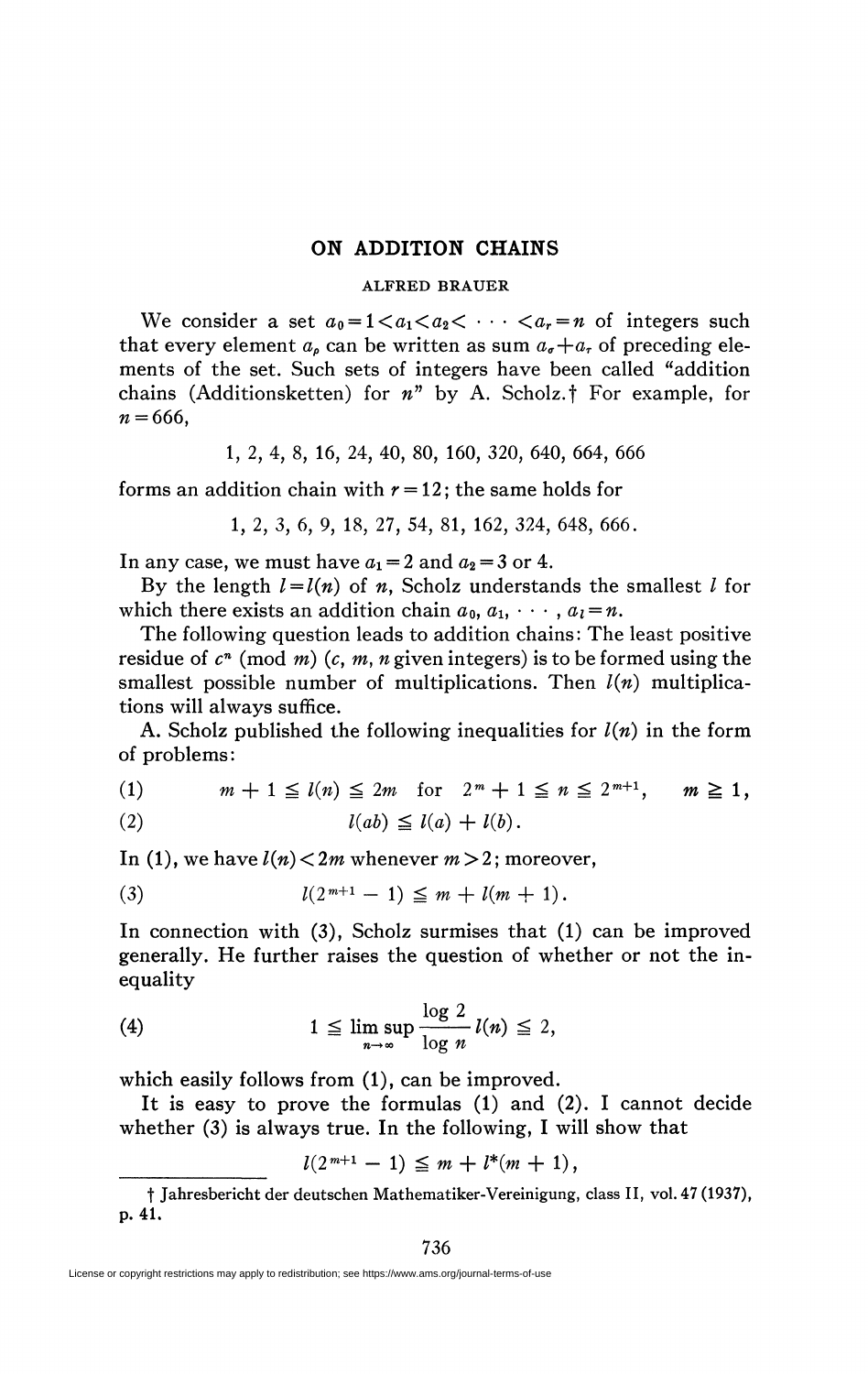## **ADDITION CHAINS** 737

where  $l^*(m+1)$  is the minimal length, not of all, but only of certain addition chains. Further, I will prove by elementary methods that for sufficiently large *n* 

$$
l(n) < \frac{\log n}{\log 2} \left\{ 1 + \frac{1}{\log \log n} + \frac{2 \log 2}{(\log n)^{1-\log 2}} \right\}.
$$

This is better than (1). It entails the following relation

$$
\lim_{n\to\infty}\frac{\log 2}{\log n}\,l(n)=1,
$$

which, of course, is better than (4).

Let  $a_0, a_1, \dots, a_i = n$  be an addition chain for  $n, 2^m + 1 \le n \le 2^{m+1}$ . Then  $a_{\lambda} \leq 2a_{\lambda-1}$ ,  $(\lambda = 1, 2, \cdots, l)$ . Since  $a_1 = 2$ , we have  $a_i \leq 2^i$ ,  $n \leq 2^i$ ,  $2<sup>m</sup>+1 \leq 2<sup>l</sup>$ ,  $m+1 \leq l$ . This proves the first half of (1).

To prove the second part of (1),  $l(n) \leq 2m$ , suppose first that  $2<sup>m</sup>+1 \le n < 2<sup>m+1</sup>$ . We write *n* as a binary number

$$
n = 2^{\nu_1} + 2^{\nu_2} + \cdots + 2^{\nu_k}, \quad \nu_1 < \nu_2 < \cdots < \nu_k.
$$

We have here at most  $m+1$  terms,  $k \leq m+1$ , and  $\nu_k = m$ . We begin the addition chain with  $a_0 = 1$ ,  $a_1 = 2$ ,  $a_2 = 4$ ,  $\cdots$ ,  $a_m = 2^m$ , and take then

$$
a_{m+1} = 2^m + 2^{v_1}, a_{m+2} = 2^m + 2^{v_1} + 2^{v_2}, \cdots,
$$
  

$$
a_{m+k-1} = 2^m + 2^{v_1} + \cdots + 2^{v_{k-1}} = n.
$$

This actually is an addition chain, and we see that  $l(n) \leq m+k-1$  $\leq 2m$ . The equality  $l(n) = 2m$  is possible only if  $k = m+1$ ,

$$
n = 1 + 2 + 2^2 + \cdots + 2^m = 2^{m+1} - 1.
$$

This case will be discussed in the last paragraph of this page.

For  $n = 2^{m+1}$ , we form the addition chain

$$
(5) \t1, 2, 2^2, \cdots, 2^{m+1}.
$$

Here  $l = m + 1$ , hence  $l(2^{m+1}) = m + 1 \leq 2m$ .

Let 1,  $a_1$ ,  $a_2$ ,  $\dots$ ,  $a_r = a$  be an addition chain for *a* with  $r = l(a)$ , and let 1,  $b_1, b_2, \cdots, b_s$  be one for *b* with  $s = l(b)$ . Then

$$
1, a_1, \cdots, a_r, a_r b_1, a_r b_2, \cdots, a_r b_s
$$

forms an addition chain for  $a_r b_s = ab$ , since  $b_\rho = b_\sigma + b_\tau$  implies  $a_r b_\rho$  $=a_r b_r+a_r b_r$ . The number of terms after 1 in this chain is  $r+s$ ; hence  $l(ab) \leq r+s = l(a)+l(b)$ . This proves (2).

By a special addition chain for the number *n* we mean an addition chain for which, for all  $\rho$ , and for some  $\sigma$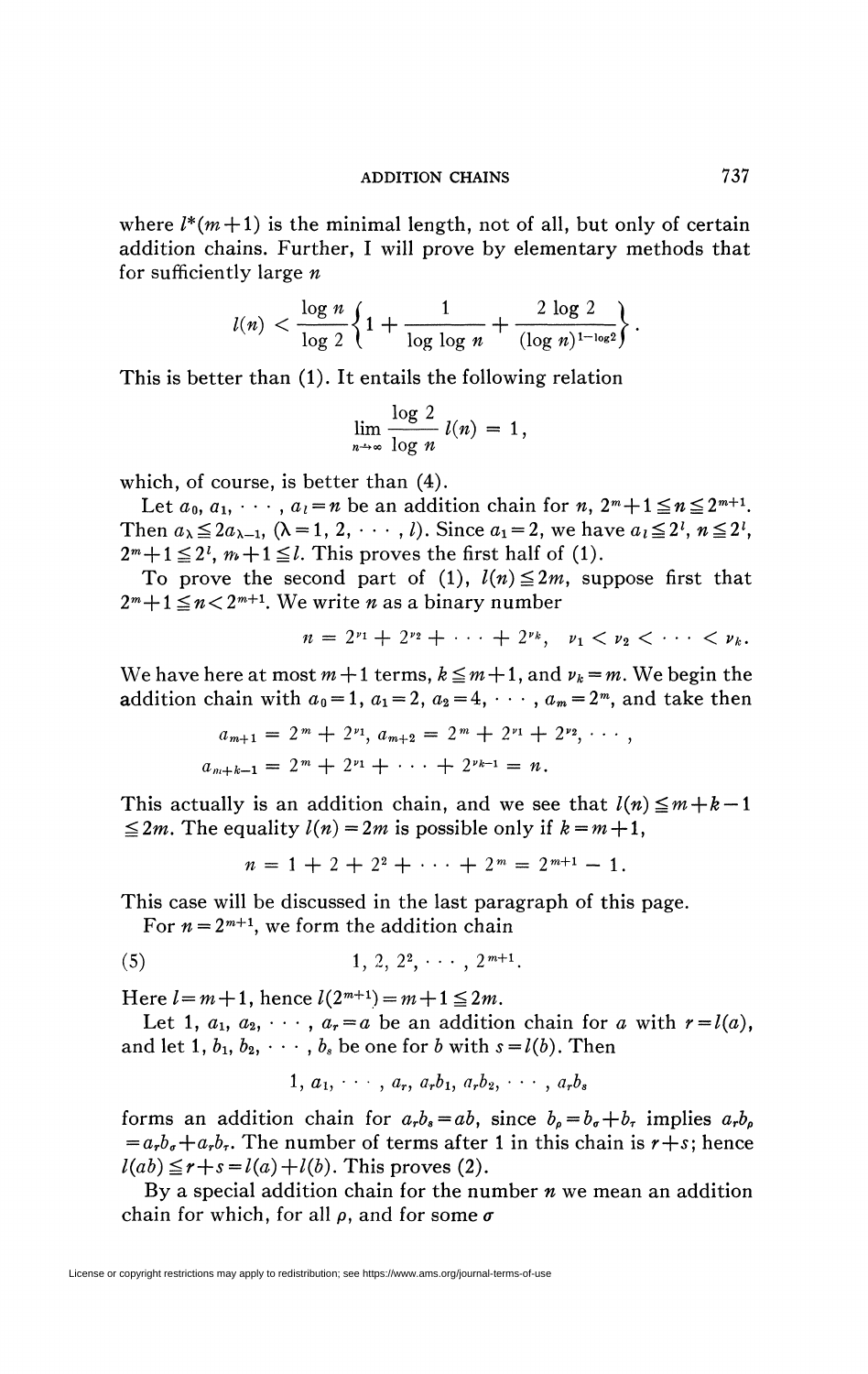738 ALFRED BRAUER [October

$$
a_{\rho} = a_{\rho-1} + a_{\sigma}, \qquad 0 \leq \sigma \leq \rho - 1 \leq l - 1,
$$

holds. Let  $l^*(n)$  be the minimal length of all special addition chains for *n*. Then  $l(n) \leq l^*(n)$ . The chains used in the proof of the second part of (1) are special chains. Hence, it follows from this proof that  $l^*(n) \leq 2m$ . The equality sign is here impossible except for  $n = 2^{m+1} - 1$ . In order to prove that  $l(n) < 2m$  whenever  $m > 2$ , it suffices to show that

(6) 
$$
l(2^{m+1}-1) \leq l^*(2^{m+1}-1) \leq m + l^*(m+1),
$$

for 1, 2, 4, 5, 6, 7,  $\cdots$ ,  $m+1$  is a special chain of length  $m-1$  for  $m + 1$ , so  $l^*(m + 1) \leq m - 1$ . Let

(7) 
$$
1 = a_0, a_1, \cdots, a_k = m + 1
$$

be a minimal special addition chain for  $m+1$ ,  $k=l^*(m+1)$ . We form

$$
2^{a_0}-1=1, 2^{a_1}-1=3, 2^{a_2}-1, \cdots, 2^{a_k}-1
$$

and multiply  $2^{a\kappa} - 1$  successively  $a_{\kappa+1} - a_{\kappa}$  times by 2, ( $\kappa = 0, 1, 2, \cdots$ ,  $k-1$ ). We then obtain

$$
(a_1 - a_0) + (a_2 - a_1) + \cdots + (a_k - a_{k-1}) = m
$$

further numbers. We thus obtain the integers

$$
(8) \quad 1, 2, 2^{a_1}-1, 2(2^{a_1}-1), 2^2(2^{a_1}-1), \cdots, 2^{a_2-a_1}(2^{a_1}-1), 2^{a_2}-1, \\ 2(2^{a_2}-1), \cdots, 2^{a_3-a_2}(2^{a_2}-1), \cdots, 2^{a_k-a_{k-1}}(2^{a_{k-1}}-1), 2^{a_k}-1.
$$

We state that these numbers form a special chain for  $2^{a_k}-1=2^{m+1}-1$ . This will be proved if we show that

$$
2^{a_{\kappa}}-1-2^{a_{\kappa}-a_{\kappa-1}}(2^{a_{\kappa-1}}-1)=2^{a_{\kappa}-a_{\kappa-1}}-1
$$

is an element of (8) for  $\kappa = 2, 3, \dots, k$ . But this is true, since (7), as a special addition chain, contains  $a_k - a_{k-1}$ . The length of the chain (8) is  $k+m=l^{*}(m+1)+m$ , and this proves (6).

We show now that A. Scholz' conjecture, that (1) and (4) can be improved, is actually true. We prove the following theorem:

THEOREM. *If r is any positive and s any not negative integer, then* 

(9) 
$$
l(n) \leq (r+1)s + 2^r - 2 \quad \text{for} \quad 2^{rs} \leq n < 2^{r(s+1)}.
$$

PROOF. When  $r = 1$ , this follows from (1); we therefore take  $r > 1$ and fixed. I state now that we can form an addition chain for *n* which contains at most  $(r+1)s+2^r-2$  terms, and which begins with the terms  $a_0 = 1$ ,  $a_1 = 2$ ,  $a_2 = 3$ ,  $\cdots$ ,  $a_{2^r-2} = 2^r - 1$ . For  $s = 0$  this is true because the integers 1, 2,  $\dots$ ,  $2^r - 1$  form an addition chain for every